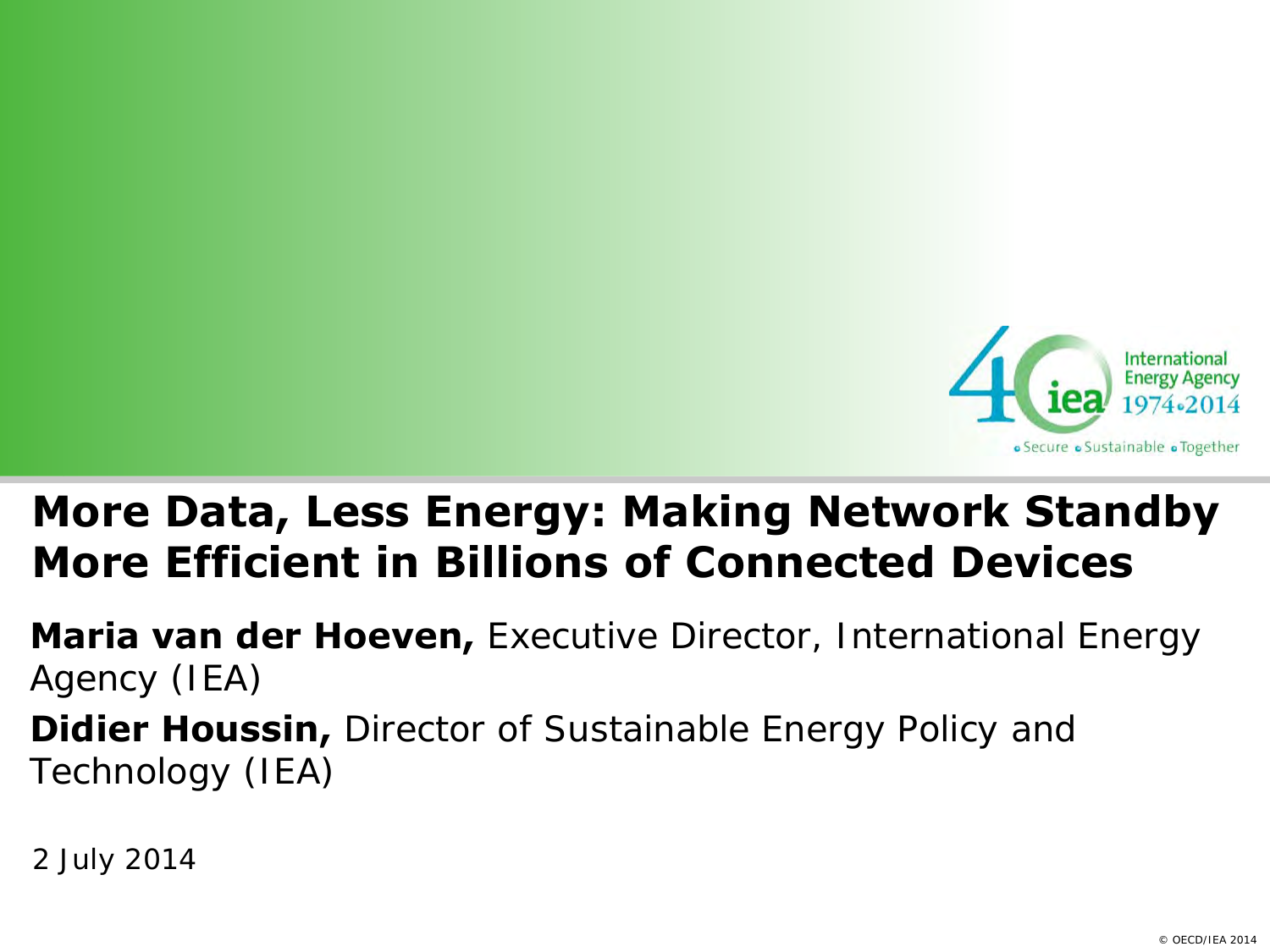

# **The global energy footprint of ICT is large and growing**

Electricity demand of networks, PCs and data centres



*Electricity demand of ICT is growing at a much faster rate than overall electricity demand*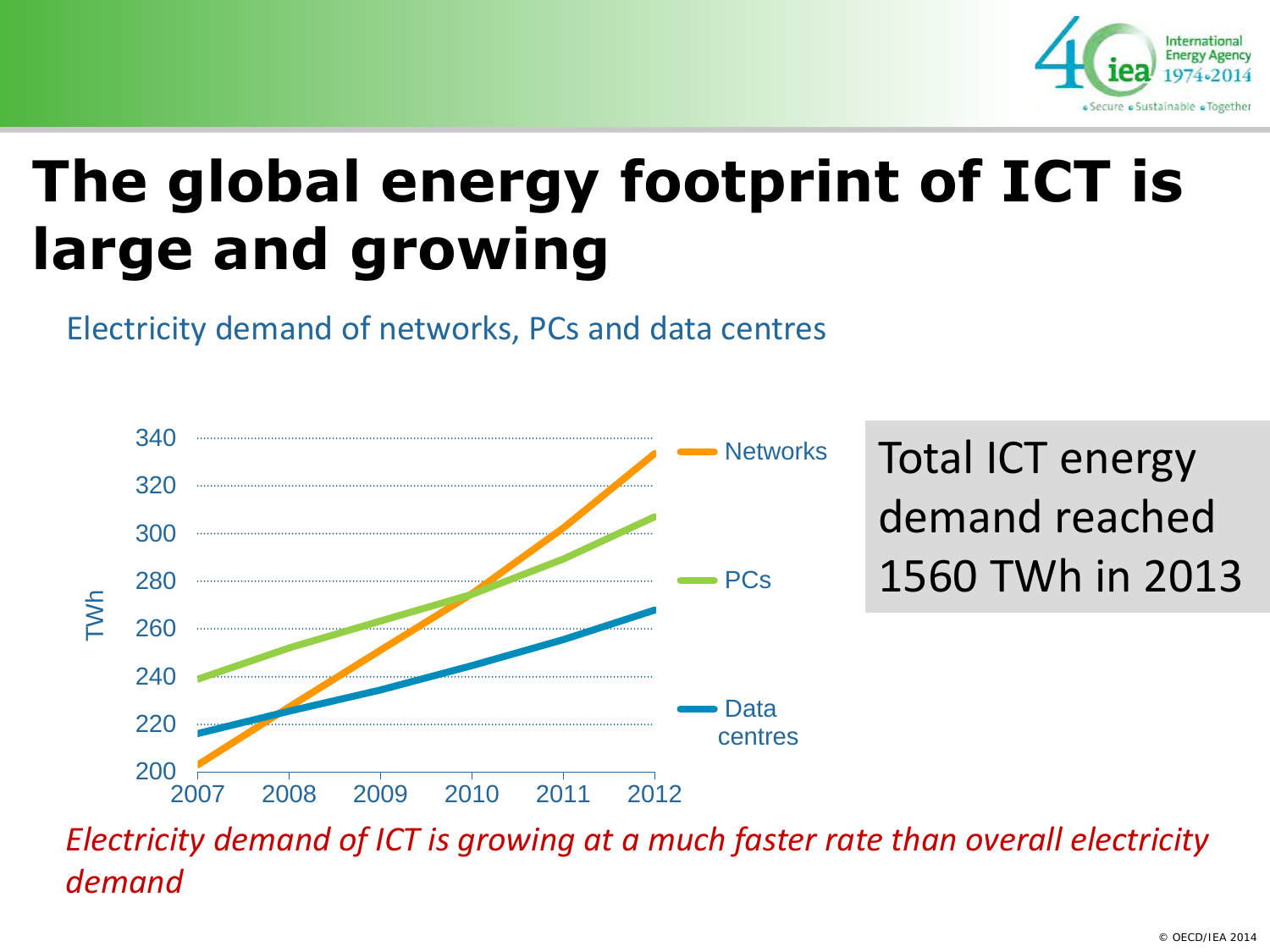

## **Connected devices are driving ICT energy demand**



*Network-enabled device electricity demand is growing at a rate of 6% per year*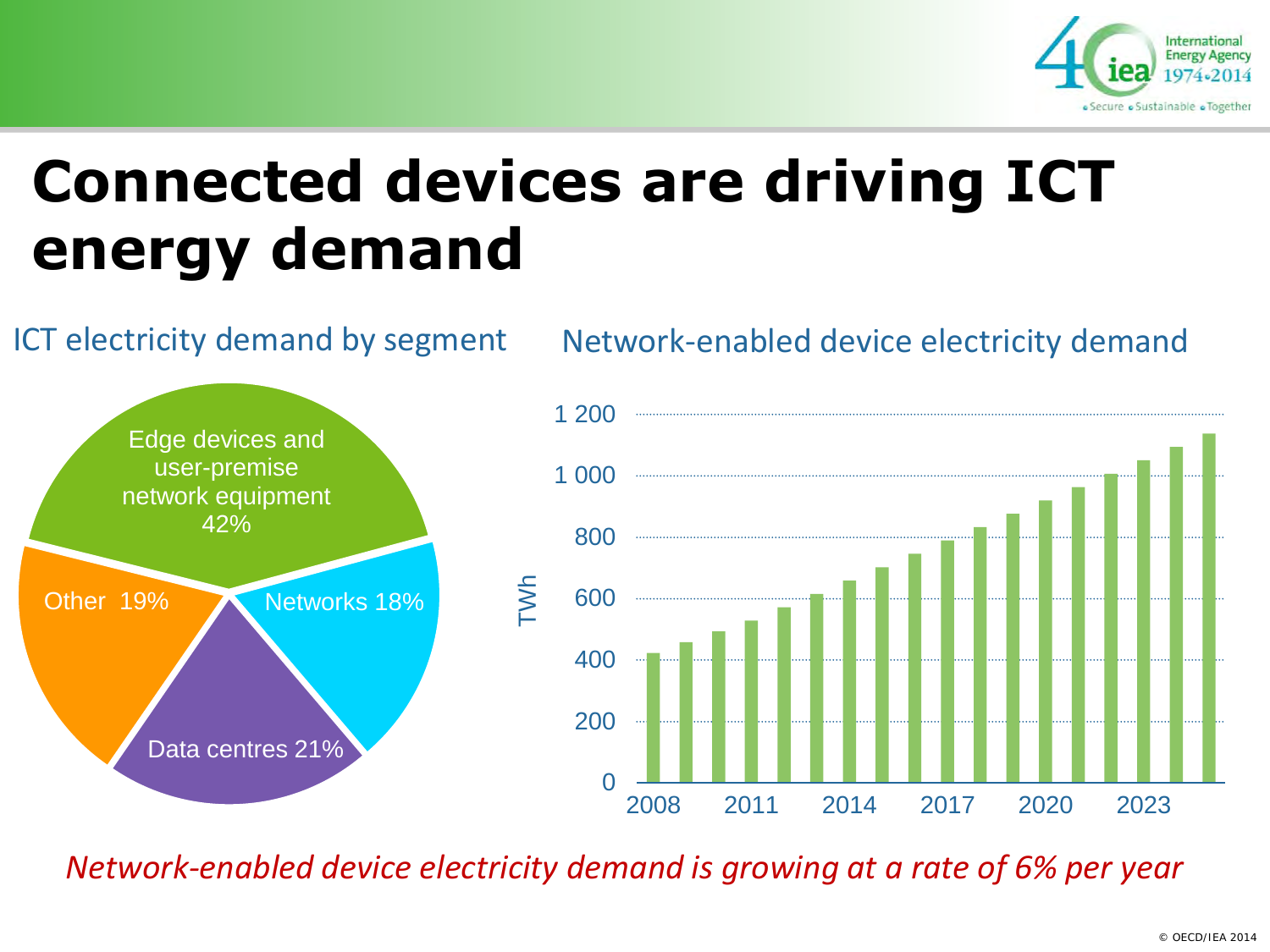

#### **How much could we save?**

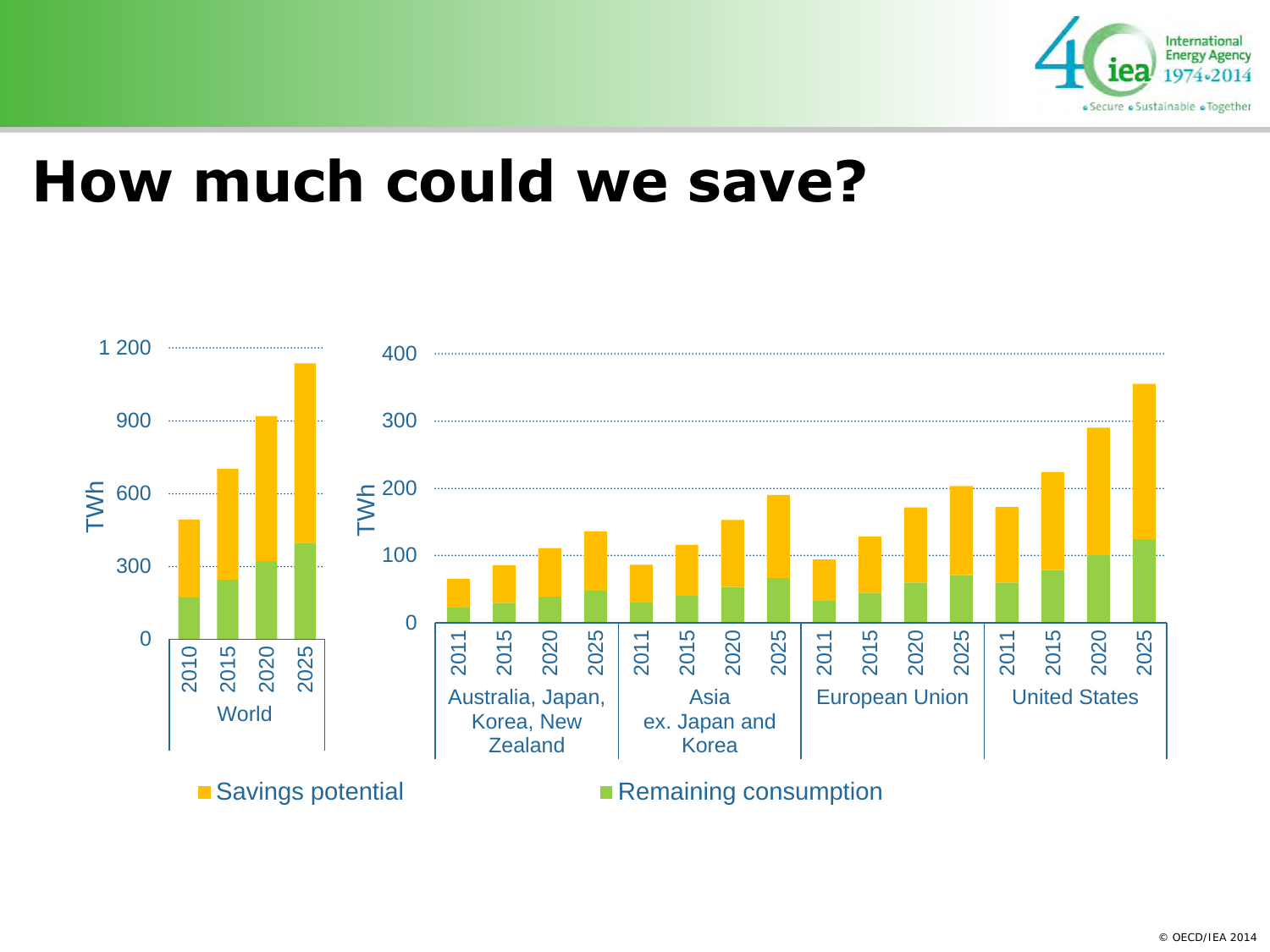

## **Where are the big savings opportunities?**

Example of energy consumption of a game console model



*Some devices use most of their electricity just to maintain connectivity*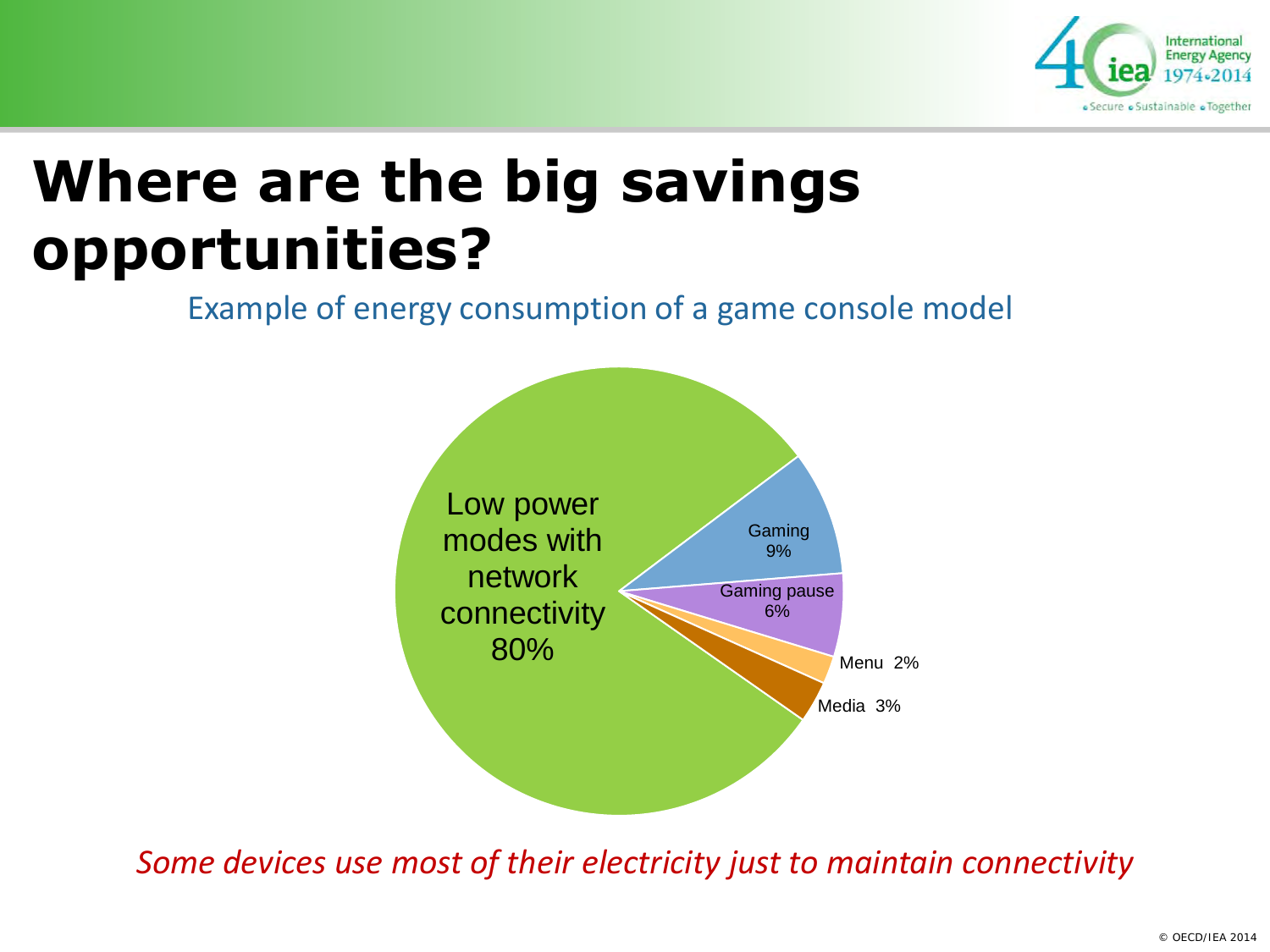

#### **Energy management and power scaling**



*Power scaling matches power draw to work performed*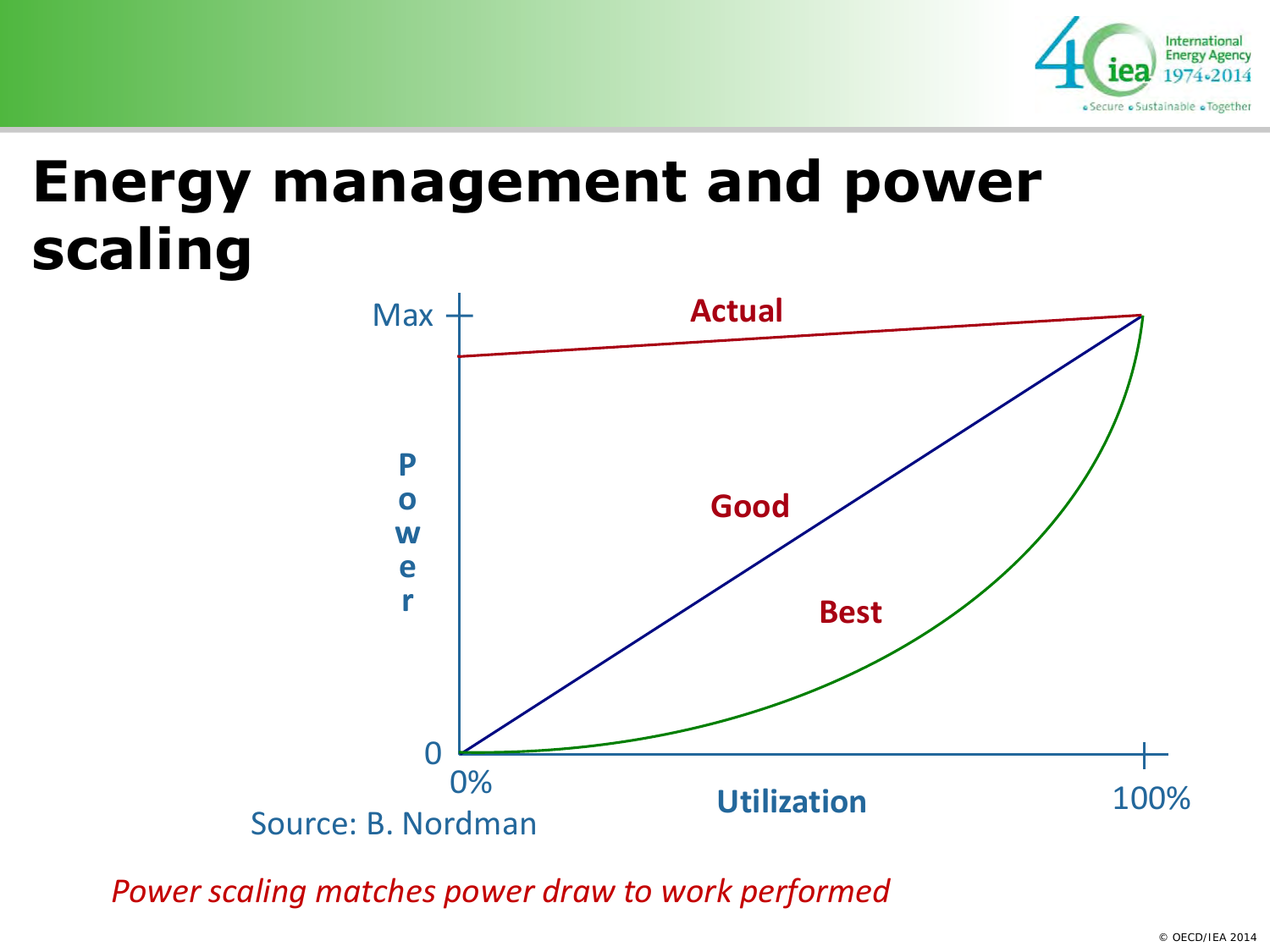

#### **What can we do?**

#### How different actors across the value chain can promote energy efficiency



*Everyone has a role to play in enabling the development and uptake of energy efficient solutions*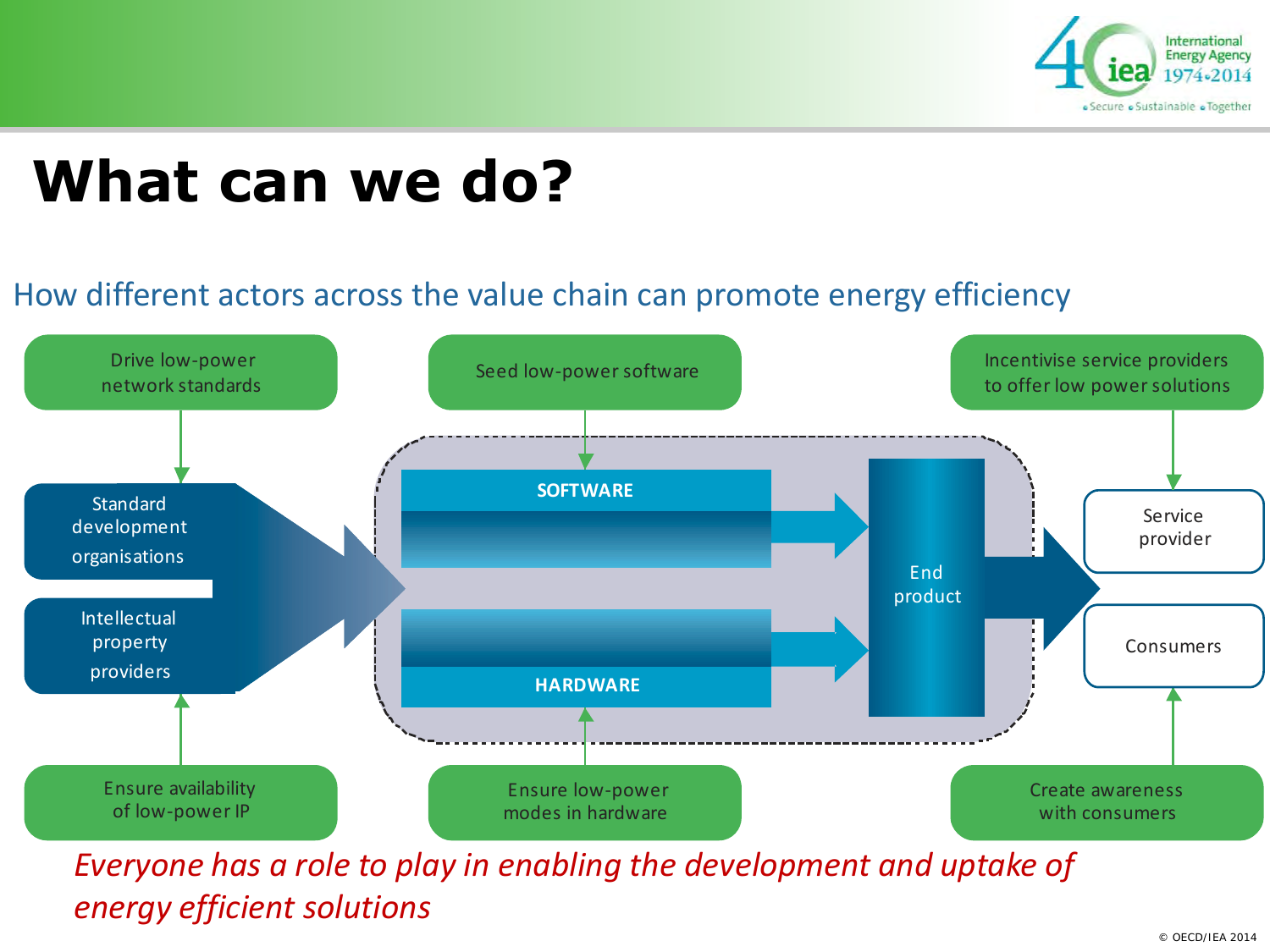

#### **Policy options and technical foundations**

- **Policy approaches**: energy requirements, voluntary agreements, endorsement of best performers, consumer awareness campaigns
- **Technical foundations**: standards (testing and measurement, network architecture) and communication protocols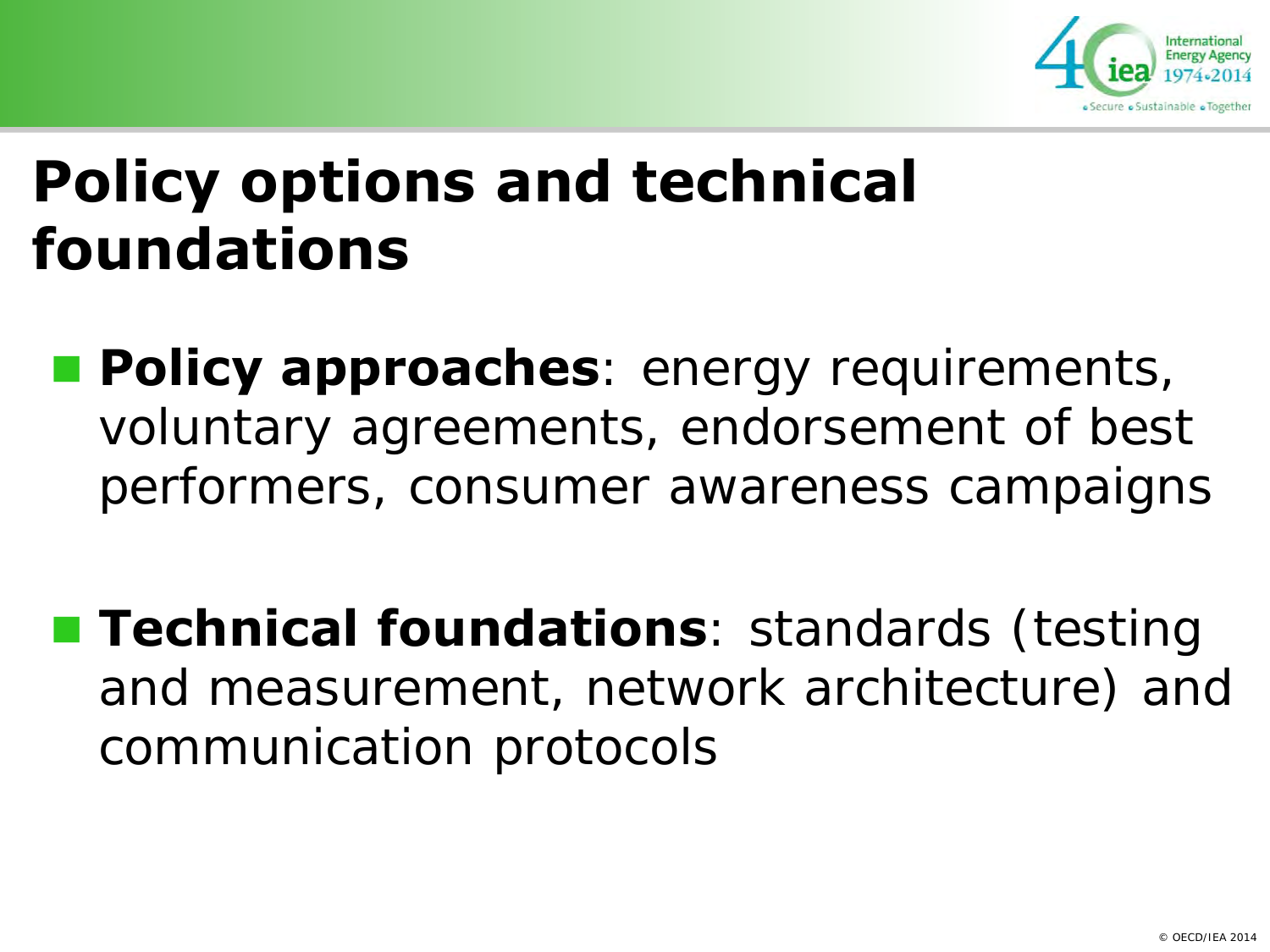

#### **Devices also need a holiday**

Swiss consumer awareness raising campaign



*Savings of 65 GWh just by turning devices off for 4 weeks*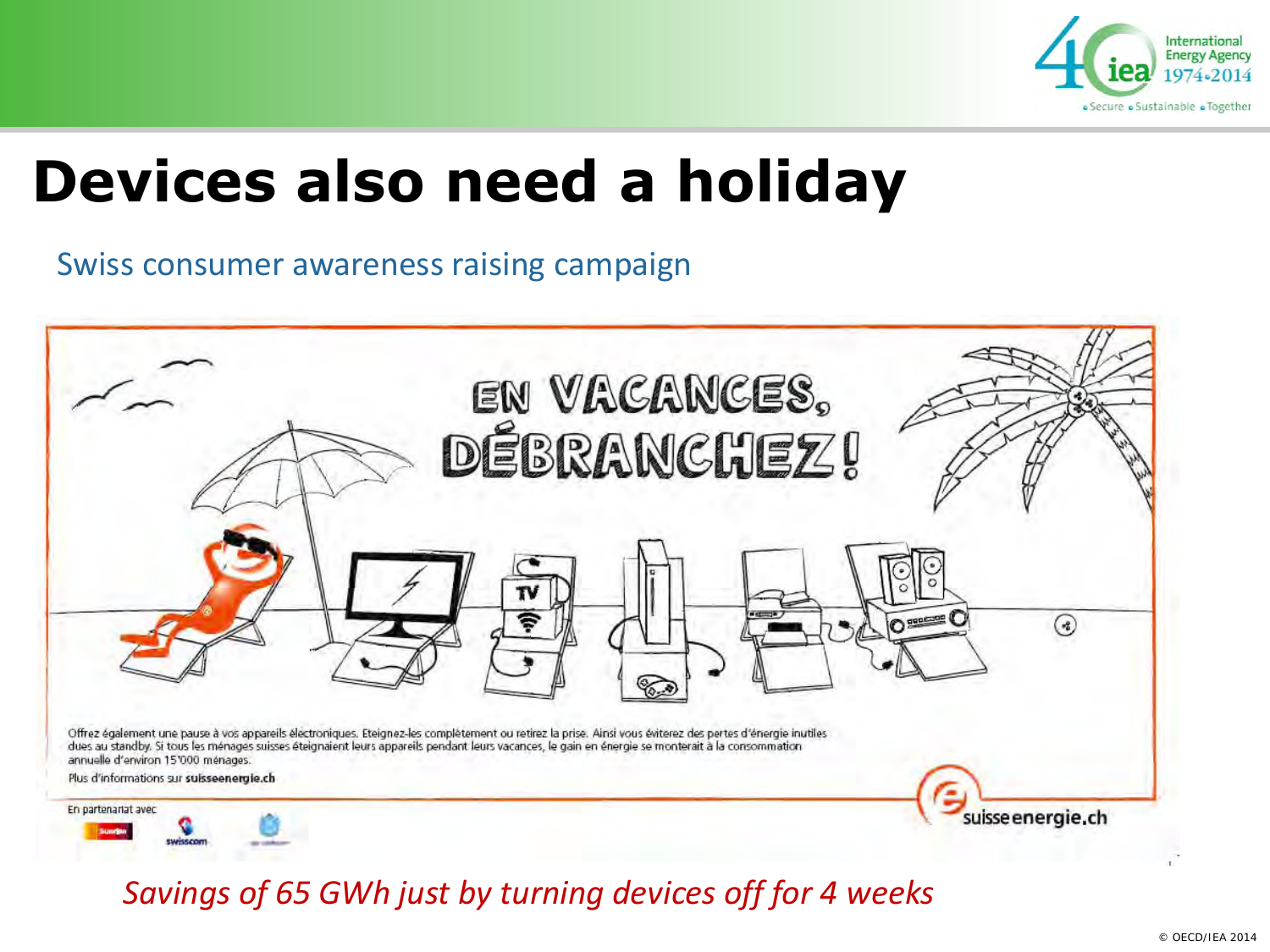

## **Policy examples**

**TEU** 

• Voluntary agreements

• Mandatory requirements

**Republic of Korea** 

• Mandatory and voluntary requirements

**US** 

• Voluntary agreement on set-top boxes

**• ENERGY STAR LABEL** 

■ Switzerland

• Awareness raising campaigns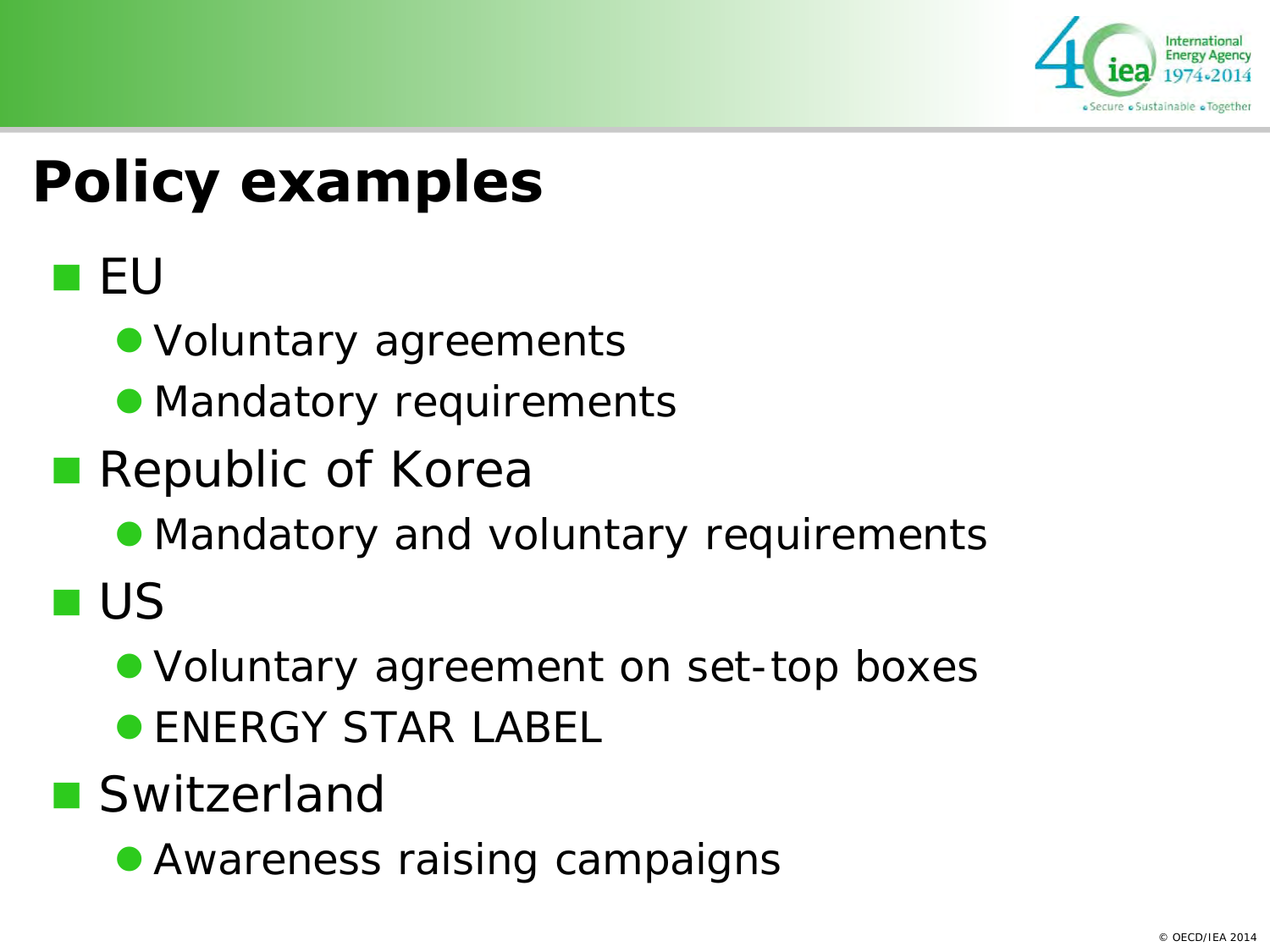

## **IEA digital energy efficiency initiative**

- **Develop and implement policies to promote** energy efficiency
- Strengthen foundations for policy making
	- Standards
- **Intensify international cooperation** 
	- Policy cooperation platform
	- **Policy Industry cooperation platform**